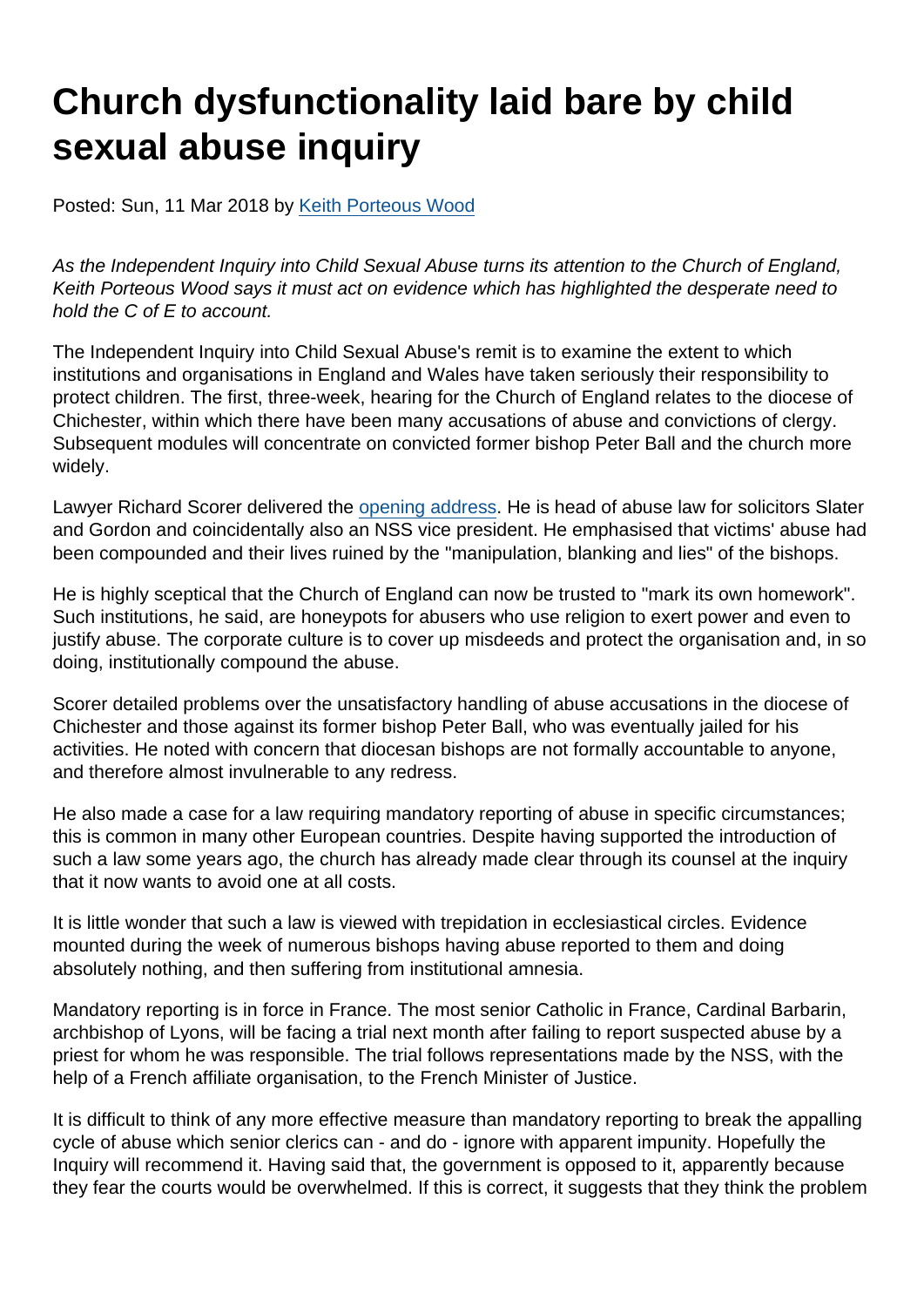is very serious indeed. Surely we should be erring on the side of helping victims achieve justice rather than helping their abusers escape it? And in the longer term, such a law would reduce caseloads by reducing abuse.

Another powerful speaker was Phil Johnson, Chair of MACSAS, a survivors' organisation. He told of his own life being blighted by experience of ten years of clerical abuse in the Diocese. After he reported it nothing was done for three years which allowed the abuser to target others. He lamented the failure of innumerable internal CofE reviews into the Diocese to achieve anything.

"The Church has put its own reputation and internal squabbles ahead of safeguarding", he said. With all the failures over this time "no one has been held to account, no-one has been disciplined and no one prosecuted. I think that is just wrong." He too made an impassioned plea for the inquiry to back mandatory reporting. Until it is introduced "there is nothing to stop institutions putting their image and reputation ahead of the safety of children".

A colleague in MACSAS, Ms Alana Lawrence, gave evidence which provided troubling insight into systemic barriers to abusers being brought to justice. Seemingly, even in the Anglican Church, where an abuser discloses his abuse to another cleric this can be regarded as "confessional" and therefore undisclosable. These "confessions" can take place anywhere - given there are no confession boxes in Anglican churches. And, arguably worse, those that had been forgiven for abuse considered the abuse to have been obliterated. It was "a fairly prevalent view", she said, that it was "almost as though the events for which [an abuser] was under investigation and then convicted for hadn't happened... it's gone".

This surely adds weight to Richard Scorer and others' assertion that the Church is unfit to investigate allegations of abuse in its own ranks.

My understanding is that the mandatory reporting law in Ireland does not exempt the confessional, and I [hope](https://www.secularism.org.uk/opinion/2017/08/the-confessional-shouldnt-shield-for-child-abuse-from-reporting) the inquiry will make a similar recommendation for this country.

Not all the drama took place at the inquiry itself. An article in the Daily Telegraph on Monday [revealed](https://www.telegraph.co.uk/news/2018/03/04/lord-carey-police-prosecutors-consider-criminal-investigation/) that the police and CPS were investigating former archbishop of Canterbury Lord Carey for possible misconduct in relation to allegedly steering the police and CPS away from prosecuting Peter Ball in the 1990s.

Soon after, the Telegraph ran a [story](https://www.telegraph.co.uk/news/2018/03/06/attack-lord-carey-attack-u s-say-church-england-figures/) about a letter it published written by some conservative evangelicals from Christian Concern and so-called Anglican Mainstream, blithely opposing even any investigation on the absurd grounds that it was an "attack" targeting those of Lord Carey's conservative theological persuasion. To his credit, Rev Mark Woods at Christian Today [treated](https://www.christiantoday.com/uk/why-conservative-christians-should-stop-defending-george-carey/127008.htm) this with the contempt it deserved. The letter was wearily reminiscent of Lord Carey's own proposal some years ago that cases with any religious involvement should be dealt with in special courts. Rather more Iran than "one law for all".

A [BBC Inside Out](https://www.bbc.co.uk/iplayer/episode/b09v9kgg/inside-out-yorkshire-and-lincolnshire-05032018) investigation broadcast in Yorkshire and Lincolnshire during the week featured survivor Matt Ineson [detailing](http://www.bbc.co.uk/news/uk-england-43228491) multiple abuse twenty years ago by a vicar who gave him shelter when Matt became homeless after a family breakdown. He discloses how he complained to several bishops and an archdeacon (now a bishop) and the Archbishop of York, John Sentamu. Dr Sentamu apparently refused to act on the complaint, saying it was a matter for the diocesan bishop (who had ignored it). The Church issued a defensive statement, without even consulting Matt.

Matt disputes the accuracy of the Church's statement and before the week was out, he called for episcopal and archiepiscopal resignations.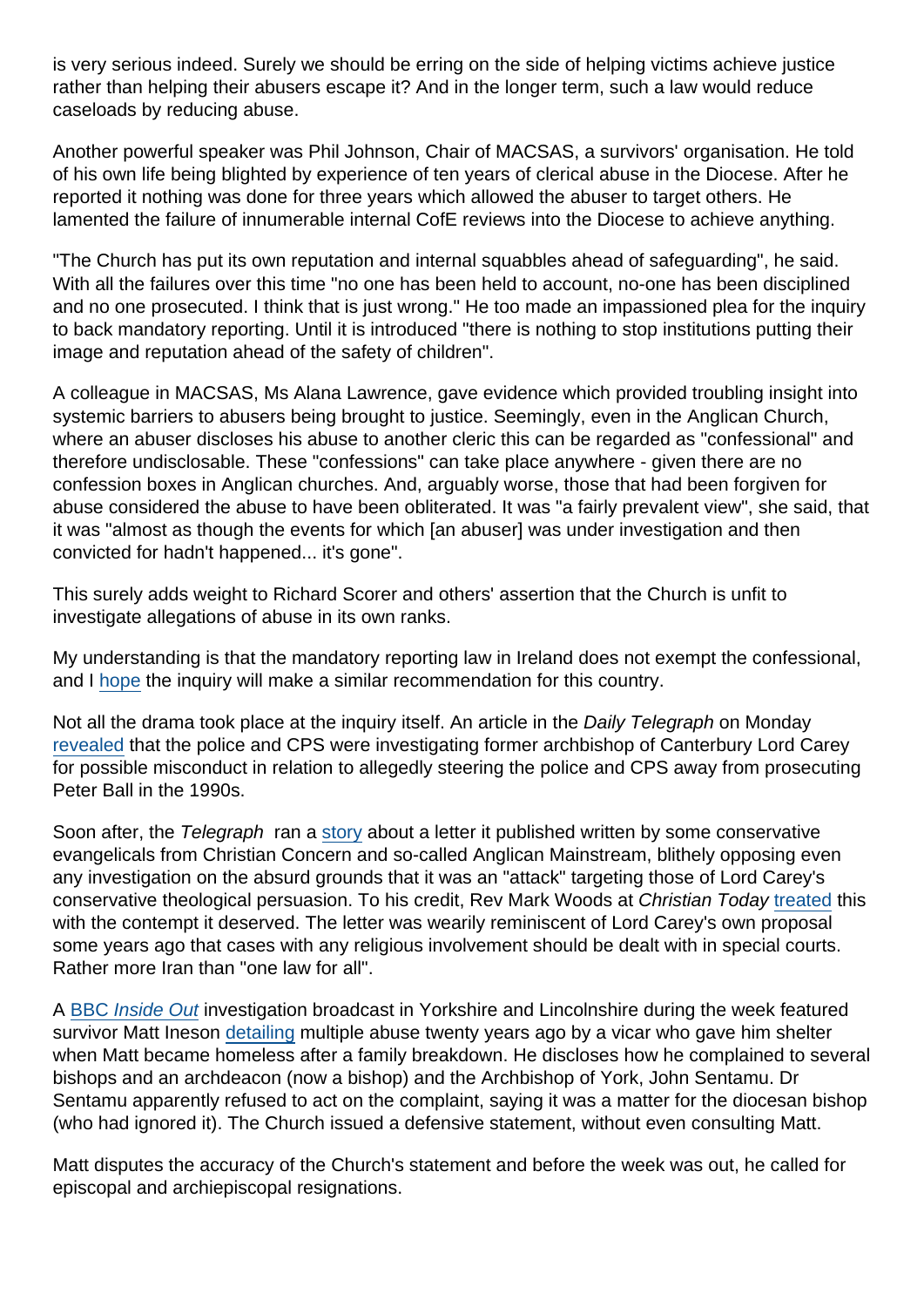This is just the first week of the first segment of the abuse inquiry's examination of the Church of England, but I must congratulate those making the case so bravely and eloquently that the church cannot be trusted to keep its own house in order. I've argued as much for years.

The dysfunction within the CofE's own ranks was laid bare this week, not least by the church's own recent actions. So far the church seems blind to this dysfunction, but recognition of it is a prerequisite for desperately-needed reform. Let us hope the inquiry was listening perceptively and acts accordingly.

Keith Porteous Wood

Keith Porteous Wood is the president (and former executive director) of the National Secular Society. The views expressed in our blogs are those of the author and may not represent the views of the NSS.

# While you're here

Our news and opinion content is an important part of our campaigns work. Many articles involve a lot of research by our campaigns team. If you value this output, please consider supporting us today.

P.S. make sure to check out the related campaigns below.

- [Support us from just £1 a month](https://www.secularism.org.uk/donate.html)
- [Share on What's App](whatsapp://send?text=http://www.secularism.org.uk/opinion/2018/03/church-dysfunctionality-laid-bare-by-child-sex-abuse-inquiry?format=pdf)
- [Share on Facebook](https://www.facebook.com/sharer/sharer.php?u=http://www.secularism.org.uk/opinion/2018/03/church-dysfunctionality-laid-bare-by-child-sex-abuse-inquiry?format=pdf&t=Church+dysfunctionality+laid+bare+by+child+sexual+abuse+inquiry)
- [Share on Twitter](https://twitter.com/intent/tweet?url=http://www.secularism.org.uk/opinion/2018/03/church-dysfunctionality-laid-bare-by-child-sex-abuse-inquiry?format=pdf&text=Church+dysfunctionality+laid+bare+by+child+sexual+abuse+inquiry&via=NatSecSoc)
- [Share on Email](https://www.secularism.org.uk/share.html?url=http://www.secularism.org.uk/opinion/2018/03/church-dysfunctionality-laid-bare-by-child-sex-abuse-inquiry?format=pdf&title=Church+dysfunctionality+laid+bare+by+child+sexual+abuse+inquiry)
- [Subscribe to RSS Feed](/mnt/web-data/www/cp-nss/feeds/rss/news)

Tags: [Child Abuse](https://www.secularism.org.uk/opinion/tags/Child+Abuse), [Church of England](https://www.secularism.org.uk/opinion/tags/Church+of+England)

# Related Campaigns

#### [Disestablishment](https://www.secularism.org.uk/disestablishment/)

We want to separate church and state so no religion has undue influence over our politics & society.

#### [Read More](https://www.secularism.org.uk/disestablishment/)